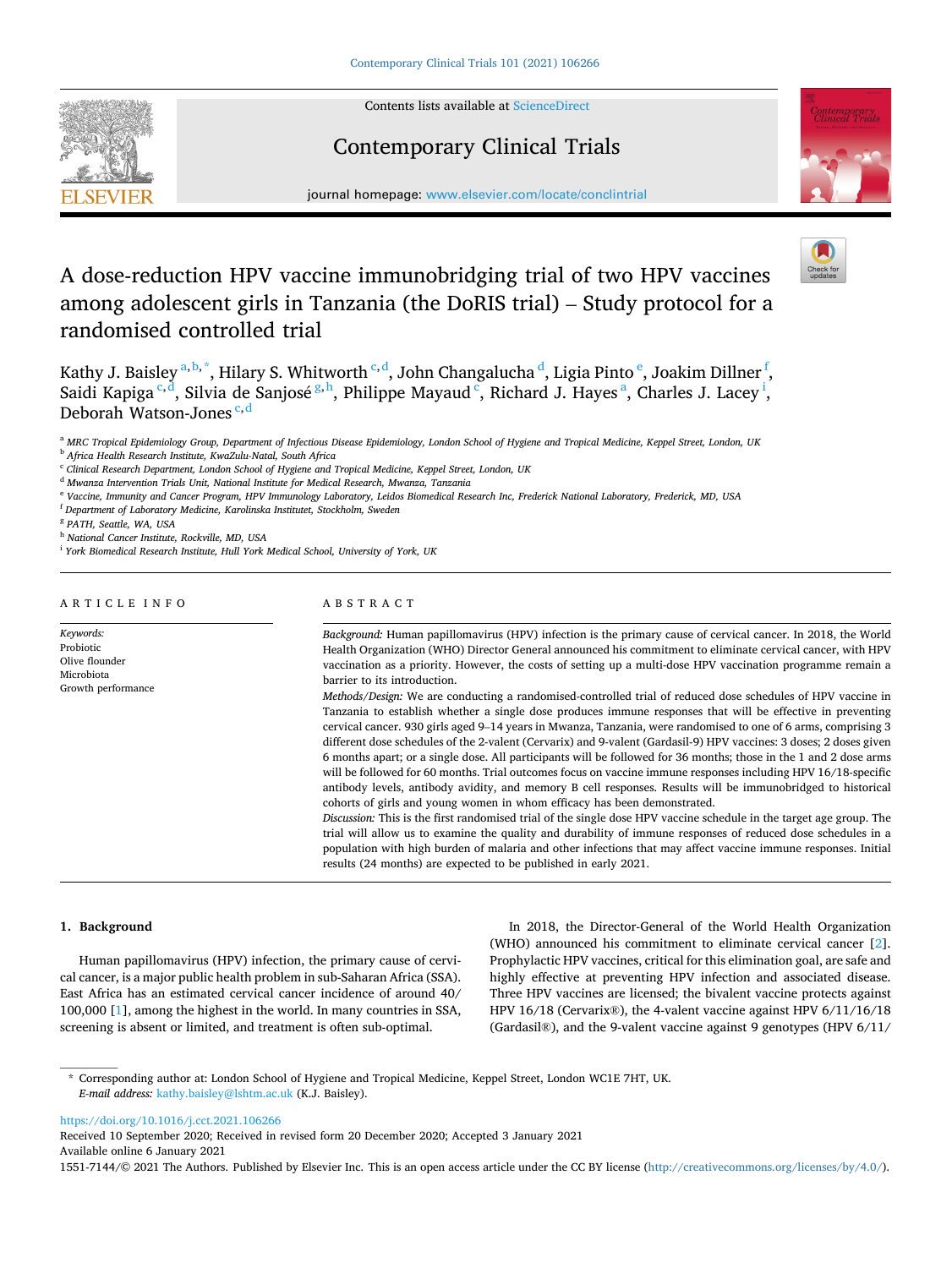# 16/18/31/33/45/52/58) (Gardasil-9®).

The vaccine was originally given as a 3-dose schedule. However, a 2 dose schedule was approved in 2016 for girls aged *<*15 years [\[3\]](#page-6-0). Of 127 countries that had included HPV vaccines in their national programmes by May 2020, only 22 are low- or middle-income countries (LMIC) [[4](#page-6-0)]. The costs of setting up and sustaining a multi-dose HPV vaccine programme remain a barrier to its introduction [\[5,6](#page-6-0)]. Cost and logistics have also limited the implementation of extended age range 'catch-up' campaigns in existing programmes [\[7\]](#page-6-0). New vaccination strategies are therefore needed to enable cervical cancer elimination. A 1-dose schedule could reduce costs and simplify vaccine delivery, facilitate rollout of national programmes and catch-up campaigns, and dramatically reduce the cervical cancer burden globally.

Data suggest that 1 dose of HPV vaccine may confer sufficient protection against HPV infection and cervical cancer precursors. Women who received 1 or 2 doses of Cervarix® in the Costa Rica Vaccine (CVT) and PATRICIA trials (due to non-completion of the 3-dose schedule) had similar efficacy against HPV infection over 4 years of follow-up compared with those who received 3 doses [\[8\]](#page-6-0). Women who received fewer than 3 doses in the CVT are being followed long-term, and the 11 year efficacy and immunogenicity data support durable protection from 1 dose [[9](#page-6-0)]. Furthermore, 1 dose provided antibody levels well above those found following natural infection. A trial of Gardasil® in India found that participants who received only 1 dose had similar incident and persistent HPV infections over 7 years as those receiving 3 doses [[10\]](#page-6-0). Whilst these results challenge the established belief that proteinbased subunit vaccines require a prime-boost regimen, they provide insufficient evidence to change vaccine recommendations because of their non-randomised design and post-hoc character.

The 2-dose schedule in girls aged *<*15 years was approved based on immunogenicity studies in high and upper middle-income countries. However, it is conceivable that the efficacy of reduced-dose schedules could be affected by intercurrent infections such as helminths or malaria [[11\]](#page-6-0). We are conducting a randomised-controlled trial of reduced dose schedules of 2 HPV vaccines in Tanzania, to establish whether 1 dose produces immune responses that are likely to be effective in preventing cervical cancer in SSA. This is the first randomised trial of the single dose schedule in 9 to 14 year-old girls, the primary target group for this vaccine globally.

# *1.1. Trial objectives and outcomes*

The overall objective of this trial is to determine whether a single dose of the bivalent vaccine (Cervarix®) or 9-valent vaccine (Gardasil-9®) produces immune responses that are non-inferior to those following 2 and 3 doses when given to HIV negative girls aged 9 to 14 years in a malaria-endemic region of Tanzania, and whether these immune responses are affected by malaria infection. We will also compare immune responses after 1 dose in young girls in Tanzania with those in historical cohorts of girls and young women who received 1, 2 or 3 doses of HPV vaccine, in whom efficacy has been demonstrated.

The trial outcomes focus on vaccine immune responses as measured by: (1) the proportion of participants seroconverting to HPV types 16/ 18; (2) geometric mean titre (GMT) of HPV 16/18-specific antibodies; (3) HPV 16/18-specific antibody avidity; and (4) HPV 16/18-specific memory B cell responses.

The trial has two co-primary objectives: 1) to demonstrate noninferiority of HPV 16/18-specific seropositivity following 1 dose of HPV vaccine compared with 2 or 3 doses of the same vaccine at month (M)24; and 2) to demonstrate non-inferiority of antibody GMT at M24, when comparing the 1 dose regimen of either vaccine with historical cohorts of women aged 10–25 years who received 1 dose, in whom efficacy has been demonstrated. Secondary immunogenicity objectives include evaluation of HPV 16/18 antibody GMT and seropositivity at other timepoints, evaluation of antibody avidity and memory B cell responses, comparison of immune responses after 2 versus 3 doses,

comparisons of the same dose regimen between vaccine types, and comparisons between girls who had malaria at the time of vaccination and those who did not. The primary focus is on HPV16/18; however, the antibody response to the other HPV genotypes covered by the 9-valent vaccine will also be explored. Other secondary objectives are evaluating cost effectiveness and acceptability of the 1 dose schedule.

Girls in the 1- and 2-dose arms will be invited to enrol in a trial extension, to examine the durability and stability of immune responses up to 60 months. The primary objective of the trial extension is to demonstrate non-inferiority of HPV 16/18-specific seropositivity when comparing 1 dose with 2 doses of the same vaccine at M60.

# **2. Methods**

#### *2.1. Study design and population*

This is an open-label, individually-randomised controlled trial of two HPV vaccines being conducted at the Mwanza Intervention Trials Unit (MITU), in the lake zone region of north-western Tanzania [Dose Reduction Immunobridging and Safety Study of two HPV vaccines in Tanzanian girls (DoRIS); NCT02834637].

The trial has 6 arms comprising 3 different dose schedules of the bivalent or 9-valent HPV vaccines: the originally recommended 3 dose schedule; 2 doses given 6 months apart; or a single dose (Table 1). All girls will be followed for 36 months; those who consent to the extension will be followed for 60 months.

The trial has enrolled 930 HIV-negative schoolgirls living in Mwanza. Enrolment began in March 2017 and ended in January 2018; follow-up is expected to end in May/June 2021 for the main trial (owing to SARS-CoV-2 outbreak and postponement of some M36 visits) or January/February 2023 for the extension. Girls were eligible for inclusion in the main trial if aged 9–14 years, planning to be resident in Mwanza for 36 months and willing and able to give informed assent, with informed consent from parent/guardian. Girls were excluded if they had previously received any dose of HPV vaccination, had a past history of cervical lesions or genital warts, had received treatment for positive cervical screening, were pregnant at screening, were immunocompromised, including HIV infection, or were unwell on the basis of medical history, clinical examination or laboratory tests. At the M36 visit, all girls in the 1 and 2 dose arms will be invited to participate in the trial extension.

# *2.2. Randomisation*

Eligible participants were randomised to one of the 6 study arms in a 1:1:1:1:1:1 allocation, using random permuted block sizes of 12, 18 and 24. The randomisation list was computer-generated by an independent statistician, with the treatment allocation order defined by the blocks and sequence within blocks. Trial participant identification numbers were generated within the computer program, and sequentially assigned in the order of the treatment allocations.

# **Table 1**

Design of the trial Dose Reduction Immunobridging and Safety Study of two HPV vaccines in Tanzanian girls (DoRIS).

| Arm                | (Cervarix@)             | 2-valent HPV vaccine |      | 9-valent HPV vaccine<br>(Gardasil-9®) | Total              |      |     |
|--------------------|-------------------------|----------------------|------|---------------------------------------|--------------------|------|-----|
|                    | 3<br>doses <sup>a</sup> | doses                | dose | 3<br>doses <sup>c</sup>               | doses <sup>b</sup> | dose |     |
|                    | A                       | в                    | C    | D                                     | E.                 |      |     |
| Number of<br>girls | 155                     | 155                  | 155  | 155                                   | 155                | 155  | 930 |

<sup>a</sup> Given at Day(D)0, Month(M) 1 and M6.<br><sup>b</sup> Given at D0 and M6. <sup>c</sup> Given at D0, M2 and M6.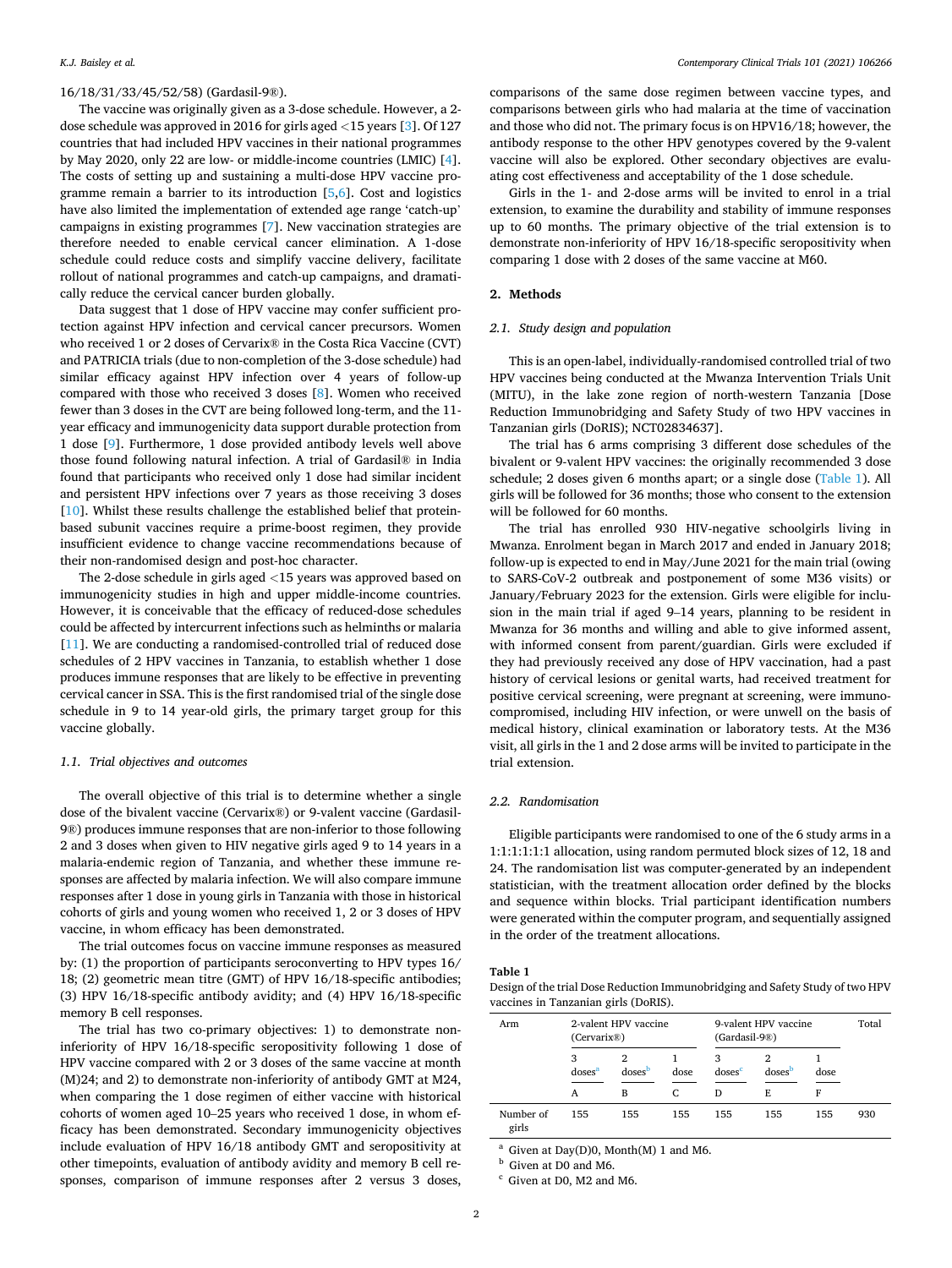A set of sequentially-numbered opaque sealed envelopes, each containing a unique participant identification number with its allocation, were prepared by the independent statistician in advance of the enrolment visit and sent to the research clinic. At the enrolment visit, after eligibility was confirmed, the study clinician responsible for enrolment opened the next available envelope in the numbered sequence in order to find the participant's identification number and assigned allocation. The identification number and allocation were recorded on the participant's case report form (CRF).

# *2.3. Sample size*

With the 2- and 3-dose schedules of either HPV vaccine, it is estimated that 99% will be seropositive for HPV16/18 at M24 [\[12](#page-6-0)]. With 155 in each HPV-dose schedule arm, assuming *<*5% have HPV 16/18 antibodies or are HPV 16/18 DNA positive at enrolment (based on our previous studies in Tanzania), [13–[15\]](#page-6-0) and a projected 20% loss to follow up (LTFU) over 36 months, we expect to have around 130 girls in each arm at the M24 visit for the primary outcome analyses, 120 girls at M36, and 100 at M60.

If the true proportion seroconverting is the same in each arm, with 130 girls per arm, we will have *>*90% power to conclude that seropositivity with the reduced dose schedule is not decreased by more than 5.0%, using a one-sided non-inferiority test at the 2.5% level (Table 2). This non-inferiority margin is the same that was used in the trials leading to licensure of the 2-dose regimen in girls aged *<*15 years [\[16](#page-6-0)]. If the true GMT ratio (reduced dose arm: comparison cohort) between groups is 1.0, with 130 girls in each group, we will have *>*90% power to conclude that the reduced dose schedule does not decrease anti-HPV 16/ 18 GMT by more than 50%, corresponding with a reduction of 0.30 in log titre. The non-inferiority margin was based on pre-established standards from the US Food and Drug Administration (FDA) that have been used in other HPV vaccine bridging trials [[16,17\]](#page-6-0). We have assumed an SD of 0.50–0.60 log10 anti-HPV titre [[12\]](#page-6-0), and used a onesided non-inferiority test at the 2.5% level.

#### *2.4. Study interventions*

Both vaccines used in this trial are licensed by the US Food and Drug Administration (FDA). The bivalent HPV vaccine (Cervarix®), produced by GSK Biologicals, contains HPV 16/18 virus-like-particles (VLP). The 9 valent vaccine is produced by Merck (Gardasil-9®) and contains HPV 6, 11, 16, 18, 31, 33, 45, 52 and 58 VLPs. The bivalent vaccine has an adjuvant consisting of monophosphoryl lipid A (MPL) and aluminium hydroxide. MPL is a detoxified bacterial lipopolysaccharide which is a TLR-4 agonist which causes activation of both innate and adaptive immune responses [\[18](#page-6-0)] The 9-valent vaccine uses a more traditional aluminium adjuvant (aluminium hydroxyl-phosphate sulphate), similar

#### **Table 2**

Non-inferiority margins that can be demonstrated with 90% power, for different assumptions of number of subjects evaluable in each arm.

| Outcome                | Number<br>evaluable <sup>a</sup> | True value in<br>population | Non-<br>inferiority<br>margin <sup>b</sup> | Power |
|------------------------|----------------------------------|-----------------------------|--------------------------------------------|-------|
| HPV 16/18              | 130                              | 99%                         | 4.0%                                       | 90%   |
| proportion             | 100                              | 99%                         | 4.6%                                       | 90%   |
| seroconverting         | 85                               | 99%                         | 5.0%                                       | 90%   |
| HPV 16/18 antibody     | 130                              | 1.0                         | 0.57                                       | 90%   |
| GMT ratio <sup>c</sup> | 100                              | 1.0                         | 0.53                                       | 90%   |
|                        | 85                               | 1.0                         | 0.50                                       | 90%   |

 $^{\rm a}$  Evaluable subjects are those attending at M24, M36 or M60 who are HPV 16/18 DNA and antibody negative at enrolment.

<sup>b</sup> Non-inferiority defined as lower bound for 95% 2-sided CI for difference in proportions/ratio of GMT being above this margin.<br><sup>c</sup> Assuming an SD of 0.60 log10 anti-HPV titre.

to that of the 4-valent vaccine, but in a higher dose. Antibody levels produced by the bivalent vaccine are significantly higher than those produced by the 4-valent vaccine both for HPV 16 and 18 and for crossprotected types [[19\]](#page-6-0).

# **3. Study procedures**

#### *3.1. Preparatory activities*

Girls were enrolled from 36 primary and 18 secondary government day schools in Ilemela municipality, Mwanza city. In the month before the screening visit, study mobilisers held meetings with community and religious leaders and heads of schools to explain the trial. Parents/ guardians of potentially eligible girls attending the selected schools were invited to a meeting at the school where the trial and informed consent and assent procedures were explained. Parents/guardians were then approached individually and invited to attend the research clinic with their daughters for screening.

# *3.2. Screening and enrolment*

A summary of the study procedures is shown in [Table 3.](#page-3-0) At the screening visit, girls had the trial aims, eligibility criteria and procedures explained. Parents/guardians and girls were asked for their informed written/witnessed consent and assent, respectively. All girls aged >12 years were required to pass a Test of Understanding (TOU) in order to be eligible for enrolment; for younger girls, the parent/guardian was required to pass the TOU. Parents/guardians and girls were allowed to retake the test twice if they failed to reach the pass score of *>*90%. If the TOU was passed, girls were screened for eligibility, including a medical history with a physical examination if indicated, HIV counselling and testing and a urine test was performed for pregnancy. Girls who were HIV positive were not eligible for enrolment, but were encouraged to share the test result with their parent/guardian, and were referred for CD4 count assessment and HIV care. Girls who were found to be pregnant at the screening or enrolment visit were considered to be a screening failure and were also ineligible.

The enrolment visit was within 30 days after screening. A brief interview was conducted, another urine pregnancy test was done, and eligibility criteria were re-confirmed by the study clinician. If deemed eligible, the participant was enrolled and randomised to receive the first dose of vaccine. Girls who were ineligible because of medical history and/or physical examination were referred to a doctor for appropriate medical management according to local treatment guidelines.

Digital fingerprints were taken in order to confirm a participant's identity throughout the study. The fingerprint record was stored electronically and linked only to the participant identification number, not to the participant's name or any personal identifiers. Each participant was also given a study photo identification (ID) card. Before the first dose was given, a venous blood sample was collected for immunogenicity assays, HSV-2 serology, and a dried blood spot (DBS) for storage for malaria testing by polymerase chain reaction (PCR). Two nurseassisted, self-administered vaginal swabs were collected for HPV DNA testing and HPV genotyping. This method of sample collection has been successfully used in other studies of HPV in girls in Mwanza [\[14,15](#page-6-0)].

#### *3.3. Vaccination phase*

Vaccination was conducted at enrolment (Day(D) 0; all arms), M1 or M2 (3-dose arms; Cervarix and Gardasil-9, respectively) and M6 (2- and 3-dose arms). A short medical history and repeat urine pregnancy test was done at each vaccination visit prior to vaccination. Vaccination was postponed if the girl was deemed to have an acute illness that precluded vaccination. Girls who were pregnant did not receive any further doses of vaccine but continued with the study follow-up visits.

Vaccines were administered via intramuscular injection into the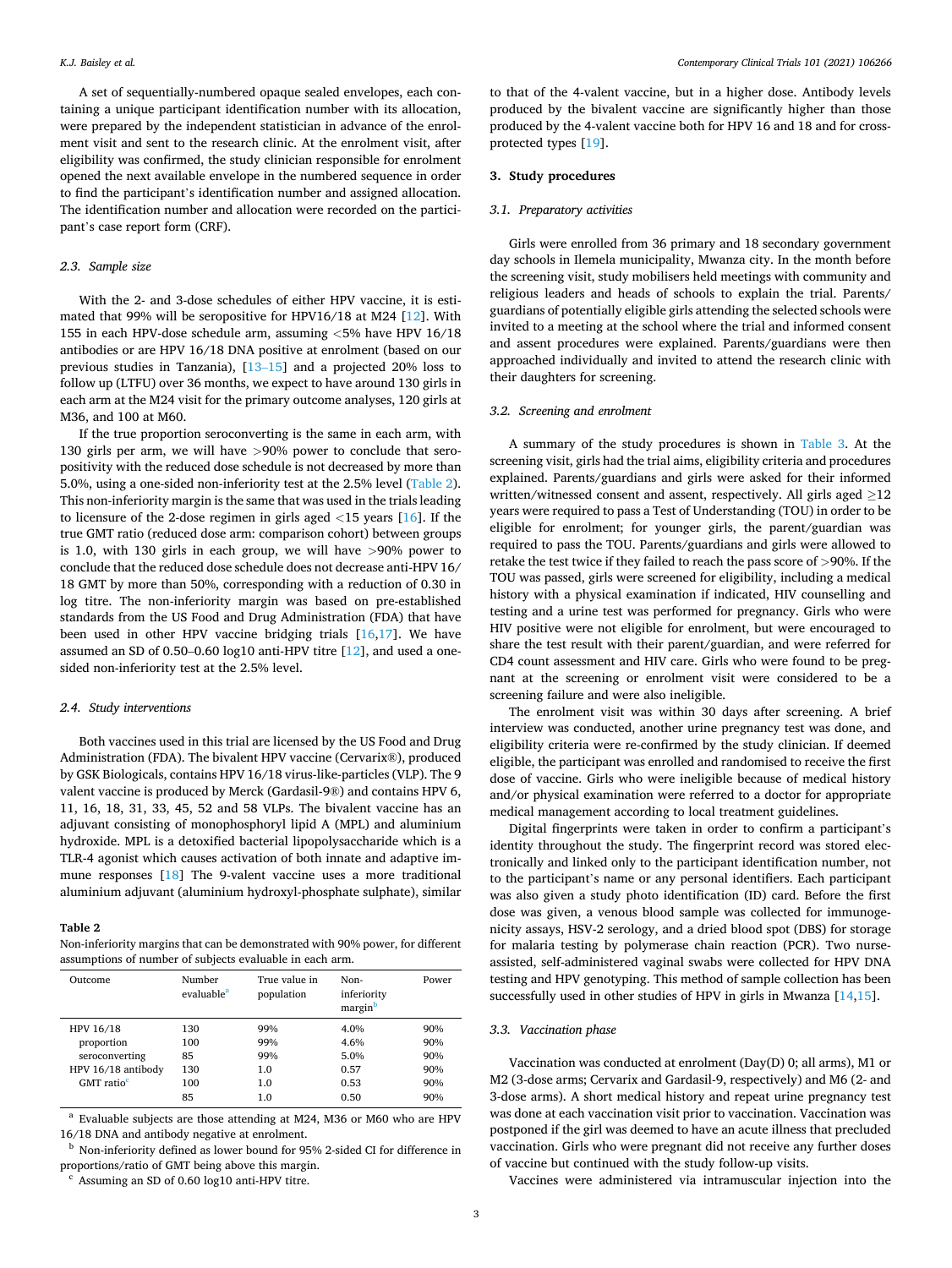#### *Contemporary Clinical Trials 101 (2021) 106266*

#### <span id="page-3-0"></span>**Table 3**

Summary of study procedures.

| Study procedure                                  | Screen $<$ 30<br>d | D <sub>0</sub> | M1                      | M <sub>2</sub>            | M <sub>3</sub>        | M <sub>6</sub> | M7                      | M12            | M18 | M24            | M30 | M36                     | M42 <sup>g</sup> | M48 <sup>g</sup> | M54 <sup>g</sup> | M60 <sup>g</sup> |
|--------------------------------------------------|--------------------|----------------|-------------------------|---------------------------|-----------------------|----------------|-------------------------|----------------|-----|----------------|-----|-------------------------|------------------|------------------|------------------|------------------|
| Informed consent/assent                          | $\mathbf X$        |                |                         |                           |                       |                |                         |                |     |                |     |                         |                  |                  |                  |                  |
| Informed consent/assent for trial<br>extension   |                    |                |                         |                           |                       |                |                         |                |     |                |     | $X^g$                   |                  |                  |                  |                  |
| Demographics & tracing info                      | X                  |                |                         |                           |                       |                |                         |                |     |                |     | $X^g$                   |                  |                  |                  |                  |
| Medical history <sup>a</sup>                     | X                  |                |                         |                           |                       |                |                         |                |     |                |     |                         |                  |                  |                  |                  |
| Test of Understanding                            | X                  |                |                         |                           |                       |                |                         |                |     |                |     |                         |                  |                  |                  |                  |
| Blood sampling for HIV                           | X                  |                |                         |                           |                       |                |                         |                |     |                |     |                         |                  |                  |                  |                  |
| Pregnancy test                                   | X                  | X              | $X^b$                   | $X^b$                     |                       | $X^b$          |                         |                |     |                |     |                         |                  |                  |                  |                  |
| Check LMP & pregnancy test if<br>indicated       |                    |                | $\mathbf{X}^\mathbf{c}$ | X <sup>c</sup>            | $\mathbf X$           | X <sup>c</sup> | $\mathbf X$             | $\mathbf X$    |     | X              |     | X                       |                  | X                |                  | $\mathbf X$      |
| Eligibility check                                | X                  | X              |                         |                           |                       |                |                         |                |     |                |     |                         |                  |                  |                  |                  |
| Clinic visit                                     | X                  | $\mathbf X$    | $\mathbf X$             | $\mathbf{X}^\mathrm{d}$   | $X^d$                 | $\mathbf X$    | X                       | X              |     | X              |     | X                       |                  | X                |                  | X                |
| Home, clinic or school visit                     |                    |                |                         |                           |                       |                |                         |                | X   |                | X   |                         | X                |                  | X                |                  |
| Blood sampling for immunogenicity                |                    | X              | $\mathbf X$             |                           |                       |                | $\mathbf X$             | X              |     | X              |     | X                       |                  |                  |                  | X                |
| Vaginal swabs for HPV genotyping                 |                    | X              |                         |                           |                       |                |                         |                |     |                |     |                         |                  |                  |                  |                  |
| Blood sampling for malaria                       |                    | X              | $X^b$                   | $X^{\rm b}$               |                       | X              |                         |                |     |                |     |                         |                  |                  |                  |                  |
| Blood sampling for HSV-2                         |                    | X              |                         |                           |                       |                | X <sup>e</sup>          | X <sup>e</sup> |     | X <sup>e</sup> |     | X <sup>e</sup>          |                  |                  |                  | X                |
| Review of medical history <sup>a</sup>           |                    | X              | $X^b$                   | $X^{\rm b}$               |                       | $X^b$          |                         |                |     |                |     |                         |                  |                  |                  |                  |
| Check deferral criteria and<br>contraindications |                    | X              | $x^b$                   | $\mathbf{x}^{\mathbf{b}}$ |                       | $x^b$          |                         |                |     |                |     |                         |                  |                  |                  |                  |
| Vaccine administration                           |                    | X              | $X^b$                   | $X^b$                     |                       | $X^b$          |                         |                |     |                |     |                         |                  |                  |                  |                  |
| Recording of AEs in 30 days post<br>vaccination  |                    |                | $\mathbf x$             | $X^f$                     | $\mathbf{X}^\text{f}$ |                | $X^f$                   |                |     |                |     |                         |                  |                  |                  |                  |
| Recording of unsolicited AEs/SAE                 |                    | X              | $\mathbf X$             | X                         | X                     | X              | X                       | X              | X   | $\mathbf X$    | X   | X                       | X                | X                | X                | X                |
| Timing of laboratory assays                      |                    |                |                         |                           |                       |                |                         |                |     |                |     |                         |                  |                  |                  |                  |
| HPV antibody ELISA                               |                    | X              | X                       |                           |                       |                | $\mathbf x$             | X              |     | X              |     | X                       |                  |                  |                  | X                |
| HPV antibody avidity                             |                    |                |                         |                           |                       |                |                         | X              |     | X              |     | X                       |                  |                  |                  |                  |
| Memory B cells                                   |                    | X              | $\mathbf x$             |                           |                       |                | X                       | X              |     | $\mathbf X$    |     | X                       |                  |                  |                  |                  |
| PSV Luminex assay                                |                    | X              | X                       |                           |                       |                | X                       | X              |     | X              |     | X                       |                  |                  |                  | X                |
| Malaria                                          |                    | X              | $X^{\rm b}$             | $X^{\rm b}$               |                       | X              |                         |                |     |                |     |                         |                  |                  |                  |                  |
| $HSV-2$                                          |                    | X              |                         |                           |                       |                | $\mathbf{X}^\mathbf{e}$ | X <sup>e</sup> |     | X <sup>e</sup> |     | $\mathbf{X}^\mathbf{e}$ |                  |                  |                  | $\mathbf X$      |
| <b>HIV</b>                                       | $\mathbf X$        |                |                         |                           |                       |                |                         |                |     |                |     |                         |                  |                  |                  |                  |

a Examination if warranted.<br>
b Only for those randomised to vaccine at that visit.<br>
c For those not randomised to receive vaccine at that visit.<br>
c For those not randomised to receive vaccine at that visit.<br>
d M2 visit at

deltoid region of the upper arm. After vaccination, participants were observed for at least 30 min, with appropriate medical treatment and equipment available in case of any anaphylactic reaction. The study staff monitored the participant's vital signs and looked for injection site reactions and other adverse events, which were recorded on the CRF. At each vaccination visit, a blood sample was collected for a DBS, which was stored for malaria PCR testing.

Participants attended the clinic one month after each vaccination visit for questioning about adverse events in the 30 days after vaccination, and for blood sampling for immunogenicity outcomes. The windows for vaccination and blood sampling are in [Table 4](#page-4-0).

# *3.4. Follow-up*

All participants were asked to attend the clinic at M6 and M7 to collect a blood sample for a DBS for malaria PCR (M6) and for vaccine immunogenicity assays (M7). Scheduled follow-up visits are at M12, M24 and M36, and a blood sample is collected for immunogenicity. Participants in the trial extension will also be followed up at M48 and M60, and an immunogenicity blood sample will be collected at M60.

At M18 and M30 (and M42 and M54 in the trial extension), participants are visited at home or at school to ensure that they are still living in Mwanza and to update contact details if needed. Participants are questioned about AEs at all study visits. In addition, to help ensure a high rate of retention between visits, participants are sent an SMS reminder or telephoned about the trial every 3 months.

In April 2020, the trial was temporarily suspended owing to the SARS-CoV-2 outbreak; a protocol amendment was submitted to increase the window for the M36 blood sample [\(Table 4\)](#page-4-0). The Tanzanian National Health Research Ethics Sub-Committee (*NatHREC*) gave permission for studies to resume activities as per protocol on 18 May 2020 provided that training is done in small groups and COVID-19 preventative measures, such as mask-wearing, physical distancing and hand hygiene, are implemented for research activities. The trial team resumed month 36 visits on 3 August 2020.

#### *3.5. Laboratory assays*

Whole blood samples of up to 20 mL (depending on girl's weight) are collected for immunological assays, in order to provide 10 mL of serum and 10 mL for peripheral blood mononuclear cells (PBMC). All samples are processed and stored initially at the laboratory at the National Institute of Medical Research (NIMR) in Mwanza, before being shipped to the relevant laboratory for analysis. HPV 16/18 antibodies will be measured by a qualified anti-VLP ELISA assay at the Frederick National Laboratory for Cancer Research HPV Immunology Laboratory in Maryland, USA [[20\]](#page-6-0). The primary analyses will be based on antibody GMT as measured in this VLP ELISA. The HPV 16/18-specific antibody avidity index (AI) will be determined in the ELISA by the ratio of antibody concentrations in serum samples treated or not treated with Guanidine-HCl [[21\]](#page-6-0). HPV 16/18-specific memory B cell responses will be measured in PBMCs by a B cell ELISPOT assay at the Centre for Immunology and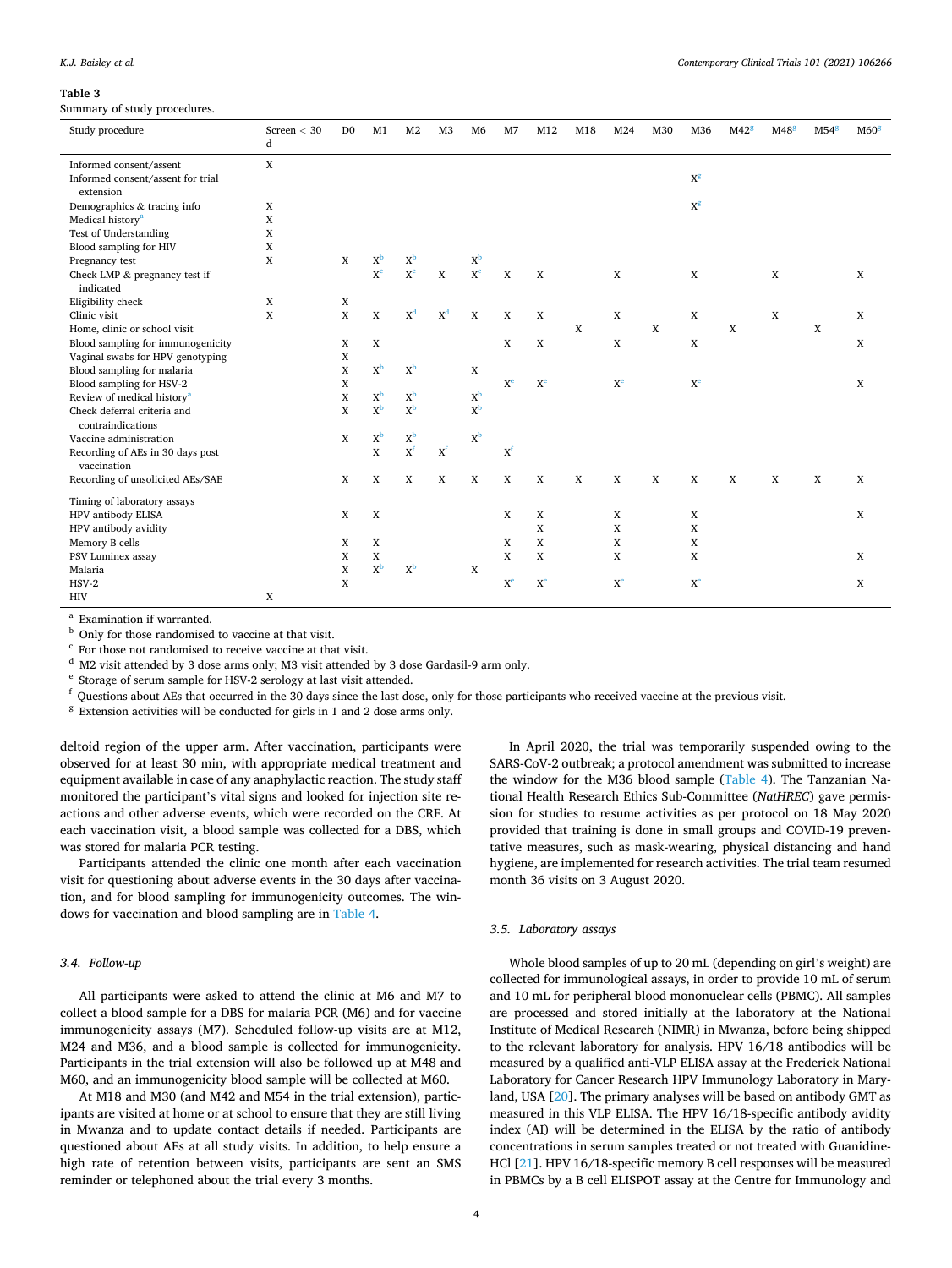#### <span id="page-4-0"></span>**Table 4**

Window periods for vaccination and follow-up visits.

| Procedure                                        | Arms <sup>a</sup> | Visit          | Recommended date                    | Minimum date                        | Maximum date                        |  |
|--------------------------------------------------|-------------------|----------------|-------------------------------------|-------------------------------------|-------------------------------------|--|
| Vaccination visits                               |                   |                |                                     |                                     |                                     |  |
| Dose 1                                           | A11               | D <sub>0</sub> | Date of first vaccination (DFV)     | N/A                                 | N/A                                 |  |
| Dose 2                                           | A                 | M1             | $DFV + 30$ days                     | $DFV + 30$ days                     | $DFV + 60$ days                     |  |
| Dose 2                                           | D                 | M <sub>2</sub> | $DFV + 60$ days                     | $DFV + 30$ days                     | $DFV + 90$ days                     |  |
| Dose 2                                           | B and E           | M <sub>6</sub> | $DFV + 181$ days                    | $DFV + 181$ days                    | DFV $+271$ days <sup>b</sup>        |  |
| Dose 3                                           | A and D           | M <sub>6</sub> | $DFV + 181$ days                    | $DFV + 181$ days                    | DFV $+271$ days <sup>b</sup>        |  |
| Follow-up visits                                 |                   |                |                                     |                                     |                                     |  |
| D0 blood sample                                  | A11               | D <sub>0</sub> | <b>DFV</b>                          | N/A                                 | N/A                                 |  |
| M1 blood sample and AE<br>recording <sup>c</sup> | A11               | M1             | $DFV + 30$ days                     | $DFV + 30$ days                     | $DFV + 60$ days                     |  |
| $M2$ AE recording <sup><math>c</math></sup>      | A                 | M <sub>2</sub> | Date of second vaccination $+30$    | Date of second vaccination $+30$    | Date of second vaccination $+60$    |  |
|                                                  |                   |                | days                                | days                                | days                                |  |
| M2 blood sample for malaria                      | D                 | M <sub>2</sub> | Date of second vaccination          | N/A                                 | N/A                                 |  |
| $M3$ AE recording <sup><math>c</math></sup>      | D                 | M <sub>3</sub> | Date of second vaccination $+30$    | Date of second vaccination $+30$    | Date of second vaccination $+60$    |  |
|                                                  |                   |                | days                                | days                                | days                                |  |
| M6 blood sample for malaria                      | A, B, D and E     | M <sub>6</sub> | Date of last vaccination            | Date of last vaccination            | Date of last vaccination            |  |
| M6 blood sample for malaria                      | C and F           | M <sub>6</sub> | $DFV + 181$ days                    | $DFV + 181$ days                    | $DFV + 211$ days                    |  |
| M7 blood sample                                  | A. B. D and E     | M <sub>7</sub> | Date of last vaccination $+30$ days | Date of last vaccination $+30$ days | Date of last vaccination $+60$ days |  |
| M7 blood sample                                  | C and F           | M <sub>7</sub> | $DFV + 211$ days                    | $DFV + 211$ days                    | $DFV + 241$ days                    |  |
| M12 blood sample                                 | A11               | M12            | $DFV + 361$ days                    | $DFV + 361$ days                    | $DFV + 391$ days                    |  |
| M24 blood sample                                 | A11               | M24            | $DFV + 723$ days                    | $DFV + 723$ days                    | $DFV + 753$ days                    |  |
| M36 blood sample                                 | A11               | M36            | $DFV + 1085$ days                   | $DFV + 1055$ days                   | DFV +1265 days <sup>d</sup>         |  |
| M60 blood sample                                 | B, C, E, F        | M60            | $DFV + 1809$ days                   | $DFV + 1779$ days                   | $DFV + 1839$ days                   |  |

 $^{\rm a}$  Arms A, B and C receive 3 doses, 2 doses and 1 doses of Cervarix®, respectively. Arms D, E and F receive 3 doses, 2 doses and 1 doses of Gardasil-9®, respectively. <br>b For ethical reasons, girls may receive the las

Infection, York, UK; detectable HPV type-specific memory B-cells will be defined as *>*1 antigen-specific memory B cell/million memory B cells [[22\]](#page-6-0). Serum HPV antibody titres to the HPV genotypes in the 9-valent vaccine are being measured by a pseudovirion (PsV)-based antibody Luminex assay at the Karolinska Institute, Sweden; the assay has shown high correlations with VLP-ELISA and neutralisation assays, and with natural infection [23–[25](#page-6-0)]. HPV DNA genotyping at D0 was done using the Anyplex HPV28 (Seegene, South Korea) detection assay at the Catalan Institute of Oncology, Barcelona.

#### *3.6. Data management*

All completed CRFs and laboratory forms are submitted to the MITU data section. Data are double-entered into a study-specific database by trained data entry staff, using the OpenClinica open source software. Data checks and data cleaning are done by trained data managers at MITU under the supervision of a senior data manager. Submitted CRFs and forms are stored securely in locked filing cabinets in the MITU data department. At the conclusion of the study, the database will be archived in accordance with internal procedures.

#### *3.7. Statistical analysis*

In non-inferiority trials, intention-to-treat (ITT) analyses may increase the risk of falsely claiming non-inferiority, since these analyses often lead to smaller observed effects than if all participants had adhered to the protocol [\[26](#page-6-0)]. Therefore, for the non-inferiority objectives, we will conduct the primary analyses in the per-protocol (PP) population, and repeat all analyses in the intention-to-treat (ITT) population as a sensitivity analysis. The PP population will be girls who receive the allocated doses of vaccine within the specified windows in Table 4 and are HPV antibody and DNA negative at enrolment for the specific genotype under analysis.

Seropositivity for a particular HPV vaccine genotype will be defined as antibody level above the assay cut-off; the cut-off value will be defined by the laboratory before the analysis begins. We will measure the proportion of girls in each arm who are seropositive for each HPV

vaccine genotype, and calculate the difference (reduced dose group minus comparison group) between arms. We will estimate the 95% CI for the difference using the Farrington and Manning approach [\[27](#page-6-0)]. Non-inferiority will be concluded if the lower 95% CI for the difference is above − 5%.

The ratio of HPV genotype-specific GMTs will be obtained from an analysis of variance (ANOVA) of log10 antibody titres as the response variable. Separate analyses will be done for each vaccine genotype and time point. The ANOVA model will include trial group as a fixed effect. For each vaccine type (Cervarix and Gardasil-9), a contrast will be derived from the ANOVA model comparing the mean of log10 titre in the reduced dose group with that in the comparison group, using the residual error from the ANOVA. The GMT ratio and its 95% CI will be derived from back-transformation of the mean and 95% CI from this contrast. Non-inferiority will be concluded if the lower bound for the 95% two-sided CI for the GMT ratio (reduced dose group divided by comparison group) is above 0.50.

The primary analyses will exclude girls with missing immunogenicity results (complete case), but a sensitivity analysis using multiple imputation of missing data may be done at month 36, and/or month 60.

For the primary objectives, non-inferiority for each vaccine type will be concluded if the lower limit for the 95% CI for the seroconversion difference between 1 dose vs 2 doses, and between 1 dose vs 3 doses, is above − 5% for both HPV16 and HPV18. For comparisons with historical cohorts, non-inferiority for each vaccine type will be concluded if the lower limit of the 95% CI is for the GMT ratio (1D/historical cohort) is above 0.50 for both HPV16 and HPV18. For the secondary objectives, a hierarchy of testing for the non-inferiority objectives will be prespecified in a statistical analysis plan.

A subgroup analysis will be done to compare immune responses between girls who were positive and negative for malaria at vaccination. Since malaria is measured at different timepoints relative to enrolment depending on arm, these will primarily focus on comparisons within arm, or between the same dose regimens (e.g. 1 dose of bivalent vs. 1 dose of 9-valent).

Full details of the statistical methods will be covered in a formal Statistical Analysis Plan that will incorporate a formal plan for the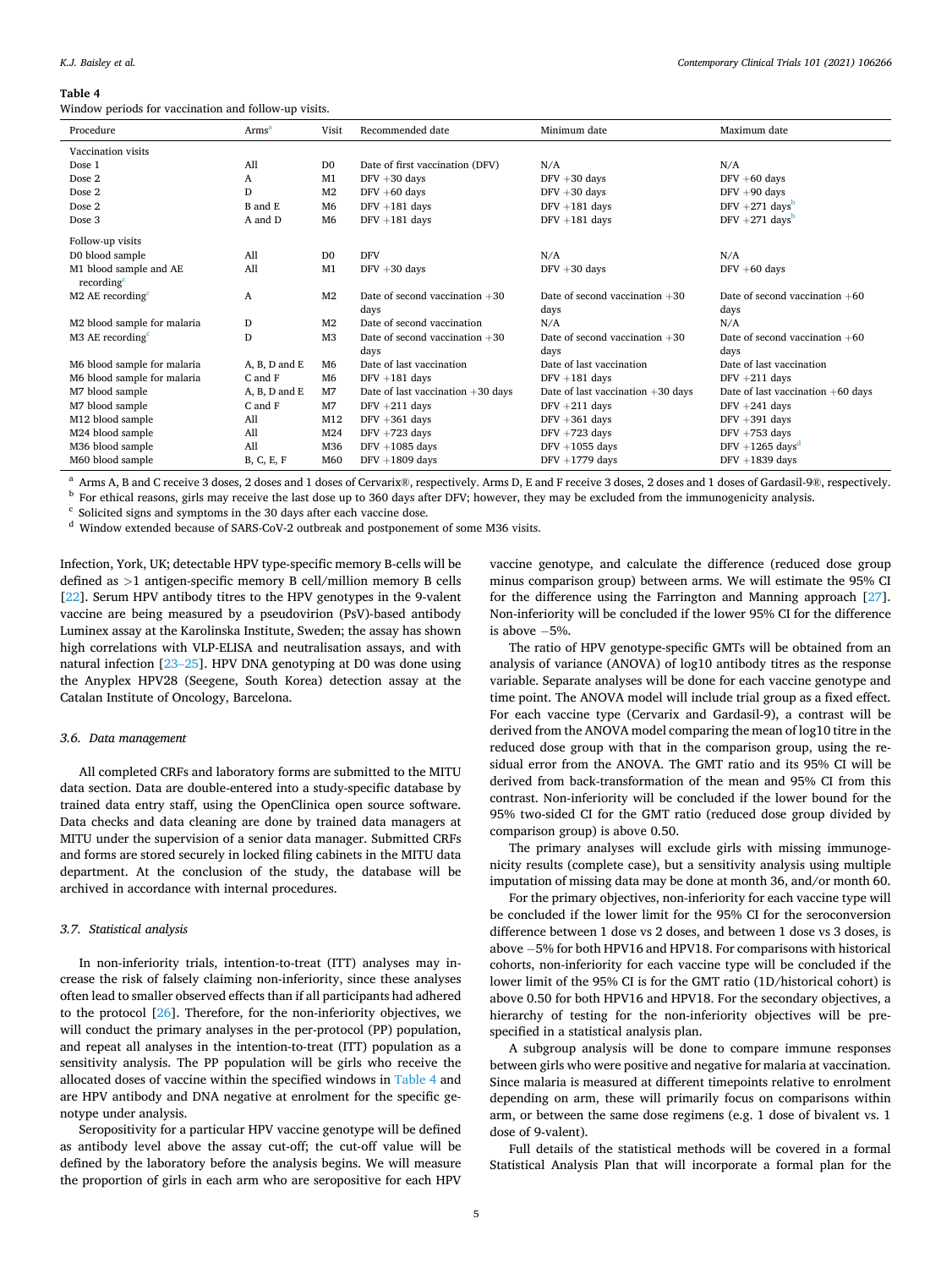immunobridging analyses. For the secondary objectives, a hierarchy of testing for the non-inferiority objectives will be pre-specified. The analysis plan will also include pre-specified criteria for non-inferiority, plans for adjustment for multiplicity, and other statistical considerations for non-inferiority trials with immunogenicity endpoints, as outlined by Liu et al. [[28\]](#page-6-0) The final analysis plan will be approved by the Independent Data Safety and Monitoring Board (IDSMB), the Trial Steering Committee (TSC), and the Principal Investigators before the randomisation code is released and the data are analysed.

#### *3.8. Immunobridging*

We will bridge our results to historical cohorts of girls and young women aged 10–25 years who received 1, 2 or 3 doses, in whom efficacy has been demonstrated. These include the previous trial of the bivalent vaccine in Costa Rica, the CVT (NCT00128661), which vaccinated young women aged 18–25 years [[29\]](#page-6-0), and the International Agency for Research on Cancer (IARC) trial of the 4-valent vaccine in India (NCT00923702), which vaccinated girls and young women aged 10–18 years [\[10](#page-6-0)]. In addition, we will bridge our immunogenicity results to those of the National Cancer Institute's (NCI) large randomised controlled trial to evaluate the efficacy of the bivalent and 9-valent vaccines given as 1 or 2 doses to girls aged 12–16 years in Costa Rica (the ESCUDDO trial; NCT03180034) and with which our trial protocol has been harmonised. Bridging with a recently started efficacy trial in Kenya in young women aged 15–20 (KEN-SHE; NCT03675256) is also planned. Results from these trials are expected in 2023 (KEN-SHE) and 2025 (ESCUDDO).

# *3.9. Ethics and oversight*

The trial protocol was approved by the ethical committee of the Medical Research Coordinating Committee, Tanzania (NIMR/HQ/R.8A/ Vol.IX/2236), and the London School of Hygiene and Tropical Medicine (11568). Written informed consent is obtained from parents/guardians, with written assent from participants. A TSC and IDSMB were established to monitor trial progress. A community advisory board (CAB) comprising parents, teachers and other community members was established to advise the research team. Trial monitoring is being done by independent trial monitors from Kenya Medical Research Institute (KEMRI) in Kenya.

# **4. Discussion**

This is the first randomised trial of the single dose schedule of HPV vaccine in 9–14 year old girls, the primary target group for HPV vaccine globally, and the first randomised trial of HPV vaccine dose reduction in SSA. Final results from the main trial are expected in early 2022, with interim results submitted for publication in early 2021. Other trials evaluating single dose protection have recently begun in Costa Rica, The Gambia and Kenya, with results available at the end of 2022 or later. These trials are all complementary, examining single-dose HPV vaccination for girls, adolescents, and young women aged 4–20 years, and address different scientific and programmatic questions.

In addition to comparisons between trial arms, our trial will compare vaccine-induced HPV-specific immune responses in young girls in Tanzania with those in historical cohorts of girls and young women who received 1, 2 or 3 doses of HPV vaccine, in whom efficacy has been demonstrated. We will also bridge our results with those from ongoing efficacy trials in Costa Rica and Kenya; our trial protocol is also harmonised with that of the ongoing trial in Costa Rica to maximise comparability between the 2 trials. Since it is difficult to evaluate HPV vaccine efficacy in young girls because of the time needed to accrue endpoints, immunobridging studies are used to infer protection when efficacy has been demonstrated in another population [\[30](#page-6-0)].

The true immunological correlates of protection for HPV vaccines

have not yet been established. Age is a key determinant of antibody responses following HPV vaccination, with young girls having significantly higher antibody GMTs than young women [[12,17](#page-6-0)]. Although the 2 dose regimen in girls aged *<*15 years has been approved based on vaccine-specific antibody levels, there is increasing recognition that vaccine efficacy depends on both quantity and quality of antibodies induced by the vaccine. Quality, measured by avidity of antibodies for the antigen, depends on priming of B cells which produce antibodies with different affinities for antigen. It is not known whether antibody affinity, memory B cell responses and durability of protection with fewer doses of HPV vaccine may be affected by intercurrent infections such as malaria or helminths. Our previous trial of 3 doses of the bivalent HPV vaccine in Tanzania found that girls who had malaria at the time of vaccination had significantly higher HPV 16/18 antibody levels one month after the last dose compared with girls who did not have malaria [[31\]](#page-6-0). Malaria induces polyclonal antibodies which may enhance vaccine-induced anti-VLP antibodies, but the quality of these antibodies related to vaccine-induced protection is not known [[32\]](#page-6-0). Ours, and the other ongoing one-dose trials, will help provide definitive answers to questions about non-inferiority of 1 dose of HPV vaccine compared with 2 doses, in terms of immunogenicity and HPV infection, and the feasibility of dose reduction.

Following the call from the WHO Director General in 2018, a Global Strategy for elimination of cervical cancer as a public health problem was drafted [[33\]](#page-6-0). This calls for a comprehensive approach that includes prevention, screening and treatment, with a proposed global target that 90% of girls aged ≤15 years have been vaccinated for HPV by 2030. In a meeting of the WHO Strategic Advisory Group of Experts (SAGE) in October 2018, HPV vaccination was declared to be the most critical intervention for eliminating cervical cancer [\[34](#page-6-0)]. More recently, the World Medical Association announced its commitment to cervical cancer elimination, emphasising the need to improve HPV vaccination coverage [\[35](#page-6-0)]. However, the commitment to eliminate cervical cancer will be difficult to achieve without novel vaccination strategies to reduce HPV infection. A single dose schedule could help achieve this goal by reducing the cost and complexity of delivery.

In 2019, estimated global coverage among girls in the target range for vaccination (9–14 years) was 40%, and only 8–9% of 10-20-year-old girls have been vaccinated  $[36]$  $[36]$ . An estimated 30% of girls aged 9–14 years globally live in countries that have introduced the HPV vaccine, which means that many girls in the target age range for the vaccine are likely to remain unvaccinated [\[37](#page-6-0)]. The Tanzanian national HPV vaccination programme was rolled out in 2018, and is delivering 2 doses of the 4-valent vaccine (Gardasil®) to girls aged 14 years. However, coverage in 2019 was only 49% [unpublished data from the Tanzanian Ministry of Health provided to MITU/NIMR]. Furthermore, HPV vaccine supply has been constrained since 2018, which has affected HPV vaccination programmes worldwide, and supply is predicted to remain constrained for the next 3–5 years [\[37](#page-6-0)]. In their 2018 meeting, SAGE called for a comprehensive evaluation of options for the best use and allocation of the limited vaccine supply [[35\]](#page-6-0). Given the large number of countries that have yet to adopt an HPV vaccination program, the lower cost and greater flexibility of a 1 dose HPV vaccination schedule has the potential to increase HPV vaccine introductions globally. The 1 dose schedule would also facilitate the introduction of the HPV-FASTER scheme, which proposes to combine HPV vaccination in women aged up to 30 years with at least one HPV-screening test, as a means to accelerate cervical cancer elimination [[7](#page-6-0)].

Strengths of our trial are the comparison of two vaccine types, and 3 dosing schedules, allowing us to compare between/within vaccine types and dose schedules. Our outcomes focus on a full range of immune responses, including anti-VLP antibody levels, neutralising antibodies, antibody avidity, and memory B cell responses and the impact of malaria on these responses. There are no data on HPV vaccine antibody avidity or B cell memory from SSA, and no data on these functional aspects of the immune response for the 9-valent vaccine, so this will be the first